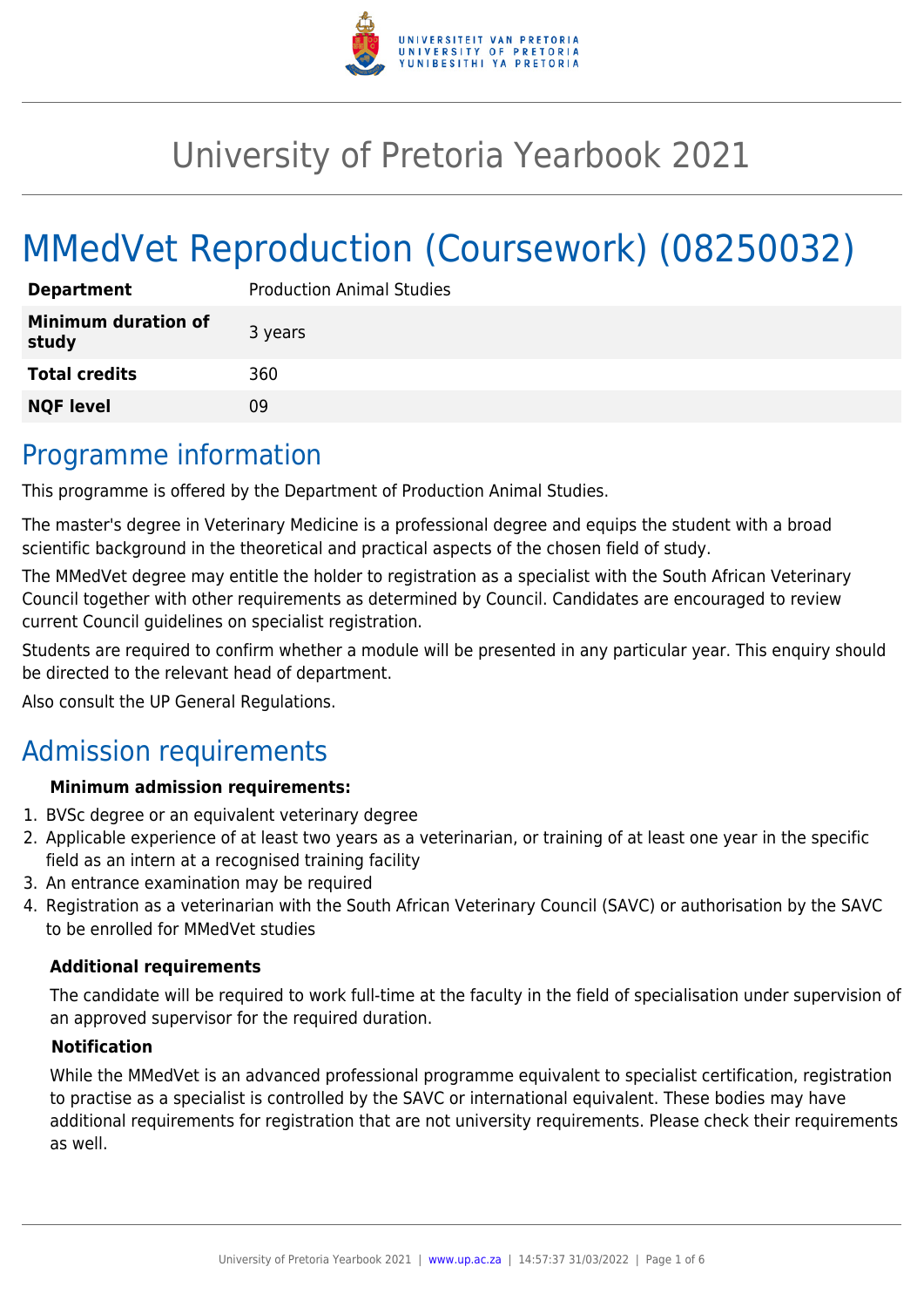

# Examinations and pass requirements

Also consult the applicable General Regulations.

#### **Conferment of the degree**

The MMedVet is conferred by virtue of completion of a minimum of 90 weeks of clinical training, examination in the specialist module, and a mini-dissertation

#### **Examinations**

The examination(s) in the specialist field of study may only be taken on completion of the minimum clinical training.

The nature and duration of the specialist module's examination(s), which will test fully the theoretical knowledge as well as the practical skills of the student, is determined by the head of department in which the chosen field of study is offered.

A minimum examination mark of 50% is required in each of the theoretical and practical and oral sections of the specialist module.

Students who intend applying for membership of a specialist college abroad later on, should bear in mind that many of these colleges require a minimum examination mark and a final mark of at least 60% for admission.

# Research information

#### **Mini-dissertation**

(Also consult the General Regulations)

A student must submit a mini-dissertation, which deals with the particular field of specialization.

A mini-dissertation is based on a research project or related research projects (which need not be original), planned and written down by the student within the theme of the chosen specialization. (Assistance with statistical processing, applied specialised procedures, etc. is allowed, but must be acknowledged.) The student may use appropriate research done previously, to add to the writing of the mini-dissertation. Earlier, related publications by the student may be bound with the mini-dissertation, but may not substitute the complete text of the mini-dissertation. Publications that are submitted, must be rounded off by means of an extensive introduction, materials, and information concerning methods and a discussion of the results. The minidissertation will be evaluated by two examiners, who may not necessarily attend the final examination. The average of the separate marks awarded by the two examiners, constitutes the final mark for the minidissertation. The minimum pass mark is 50%. A student who has failed may be permitted by the Dean, on the recommendation of the relevant head of department, to submit an amended mini-dissertation for final adjudication.

# Pass with distinction

In order to obtain the degree with distinction, a minimum final mark of 75% is required for the field of specialisation and the mini-dissertation.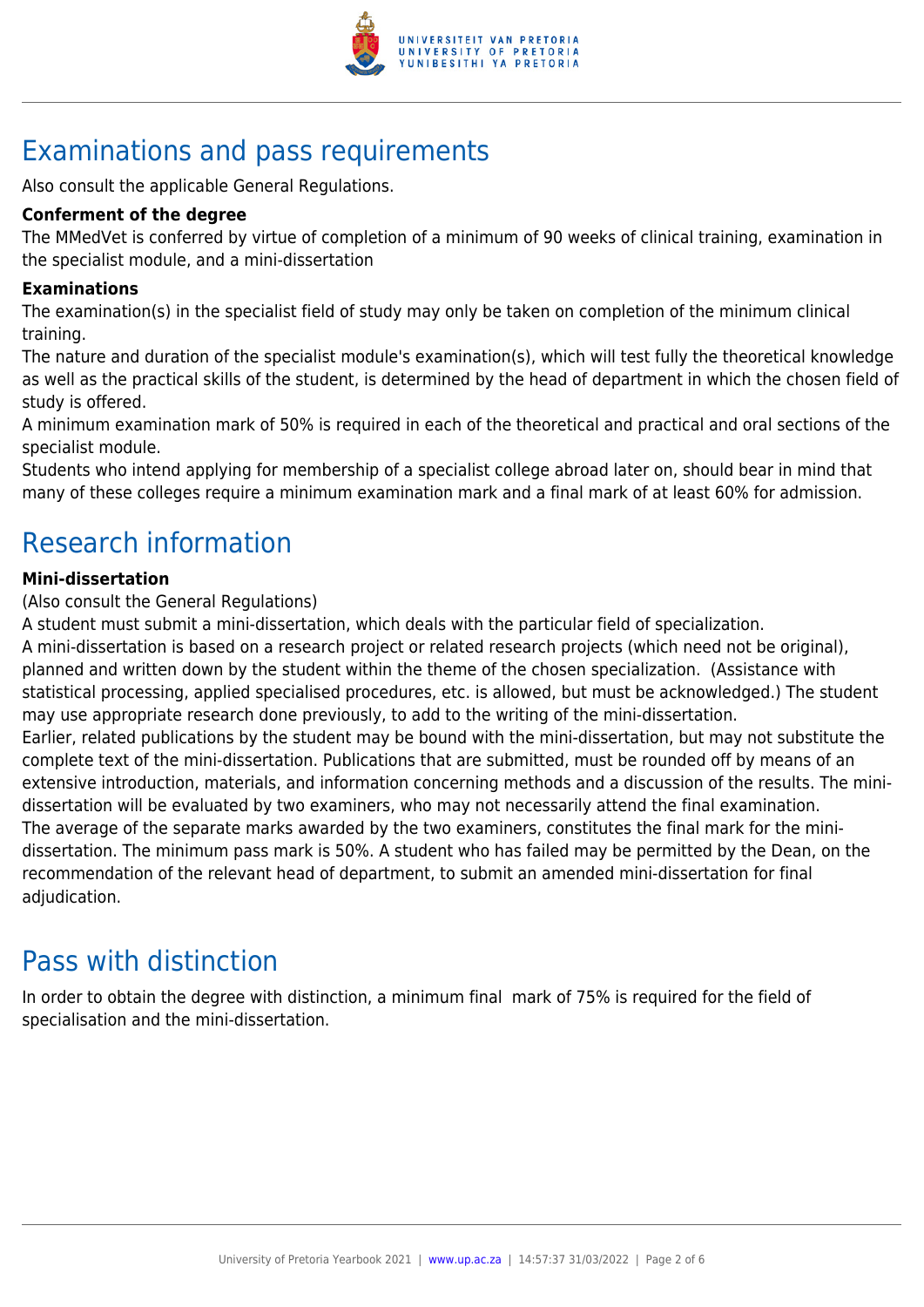

# Curriculum: Year 1

**Minimum credits: 360**

# **Core modules**

### **Reproduction 800 (GSK 800)**

| <b>Module credits</b>         | 270.00                           |
|-------------------------------|----------------------------------|
| <b>NQF Level</b>              | 09                               |
| Language of tuition           | Module is presented in English   |
| <b>Department</b>             | <b>Production Animal Studies</b> |
| <b>Period of presentation</b> | Year                             |

#### **Module content**

This module offers broad-based, in-depth experiential training that may be theoretical and practical on animal reproduction and is a requirement for the MMedVet (Reproduction) degree. Reproduction, as taught during the undergraduate veterinary curriculum and modules GSK 801 to GSK 804 serves as basis for advanced training in obstetrics, gynaecology, andrology and assisted reproduction of animals.

### **Mini-dissertation 891 (GSK 891)**

| <b>Module credits</b>         | 90.00                            |
|-------------------------------|----------------------------------|
| <b>NQF Level</b>              | 09                               |
| <b>Prerequisites</b>          | <b>VRM 813</b>                   |
| <b>Language of tuition</b>    | Module is presented in English   |
| <b>Department</b>             | <b>Production Animal Studies</b> |
| <b>Period of presentation</b> | Year                             |

#### **Module content**

The aim of the module is to let the student experience and work through the scientific research process, starting with the formulation of a research question in the field of animal reproduction and ending with reporting the research in a mini-dissertation and an article of sufficient merit to submit to an approved scientific journal.

### **Research methodology 813 (VRM 813)**

| <b>Module credits</b>         | 0.00                                |
|-------------------------------|-------------------------------------|
| <b>NQF Level</b>              | 09                                  |
| Language of tuition           | Module is presented in English      |
| <b>Department</b>             | <b>Veterinary Tropical Diseases</b> |
| <b>Period of presentation</b> | Semester 1 and Semester 2           |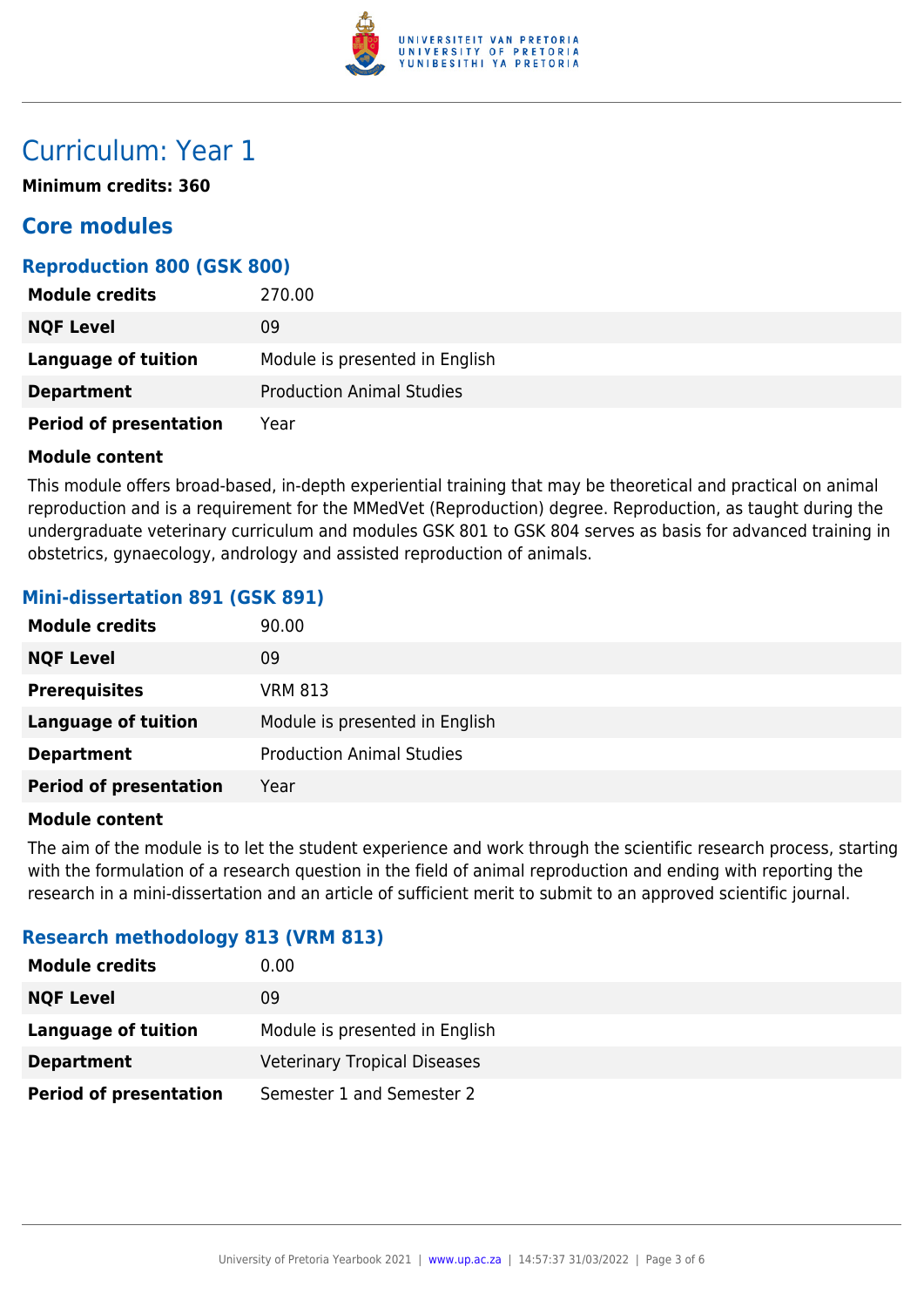

#### **Module content**

A web-based introductory module in research methodology that includes planning and undertaking a research project or clinical trial, collecting and analysing data, scientific writing, and enabling preparation and presenting of a research protocol.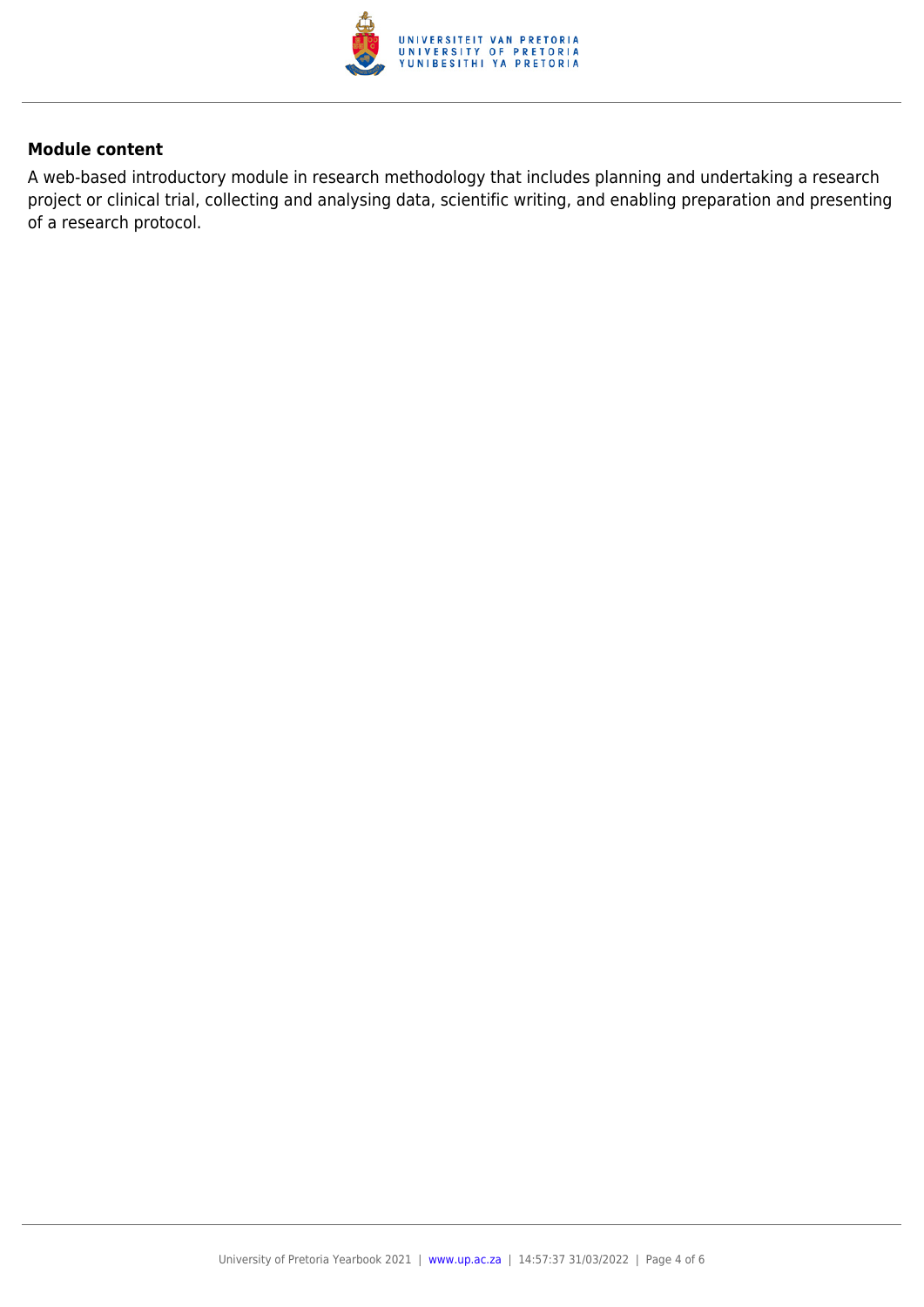

# Curriculum: Year 2

**Minimum credits: 360**

# **Core modules**

### **Reproduction 800 (GSK 800)**

| <b>Module credits</b>         | 270.00                           |
|-------------------------------|----------------------------------|
| <b>NQF Level</b>              | 09                               |
| Language of tuition           | Module is presented in English   |
| <b>Department</b>             | <b>Production Animal Studies</b> |
| <b>Period of presentation</b> | Year                             |

#### **Module content**

This module offers broad-based, in-depth experiential training that may be theoretical and practical on animal reproduction and is a requirement for the MMedVet (Reproduction) degree. Reproduction, as taught during the undergraduate veterinary curriculum and modules GSK 801 to GSK 804 serves as basis for advanced training in obstetrics, gynaecology, andrology and assisted reproduction of animals.

### **Mini-dissertation 891 (GSK 891)**

| <b>Module credits</b>         | 90.00                            |
|-------------------------------|----------------------------------|
| <b>NQF Level</b>              | 09                               |
| <b>Prerequisites</b>          | <b>VRM 813</b>                   |
| <b>Language of tuition</b>    | Module is presented in English   |
| <b>Department</b>             | <b>Production Animal Studies</b> |
| <b>Period of presentation</b> | Year                             |

#### **Module content**

The aim of the module is to let the student experience and work through the scientific research process, starting with the formulation of a research question in the field of animal reproduction and ending with reporting the research in a mini-dissertation and an article of sufficient merit to submit to an approved scientific journal.